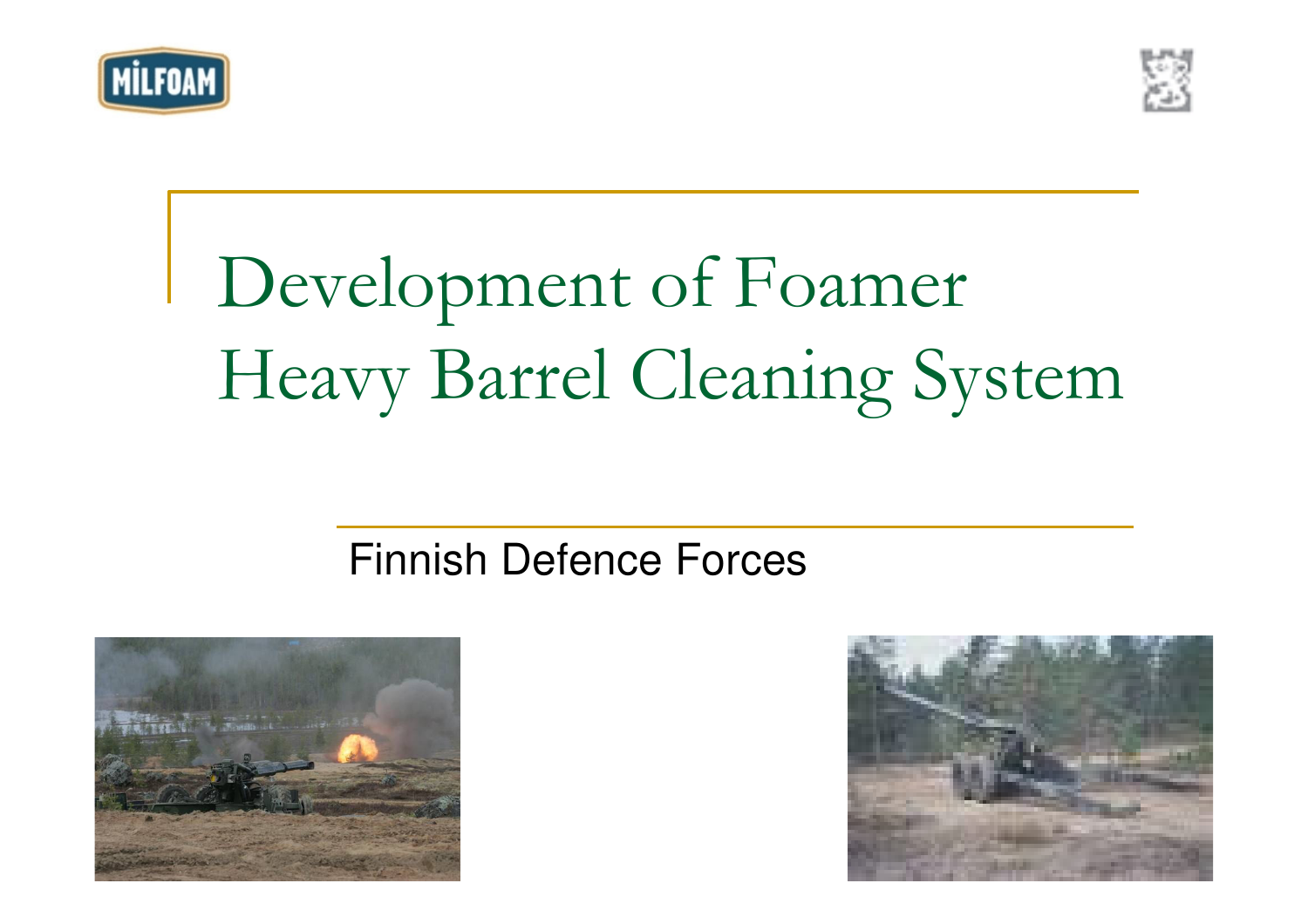



# Background Of The Cleaning System Project

- □ In early 90's new conscript training program reduces the time for maintenance
- New Artillery guns were delivered 1985 2001
	- $\Box$ New ammunitions, barrel length increased
	- $\Box$ Cleaning problems started to arise
- $\Box$  The need for better cleaning and cost saving methods increased
	- $\Box$ Demands for cleaning system was launched 1998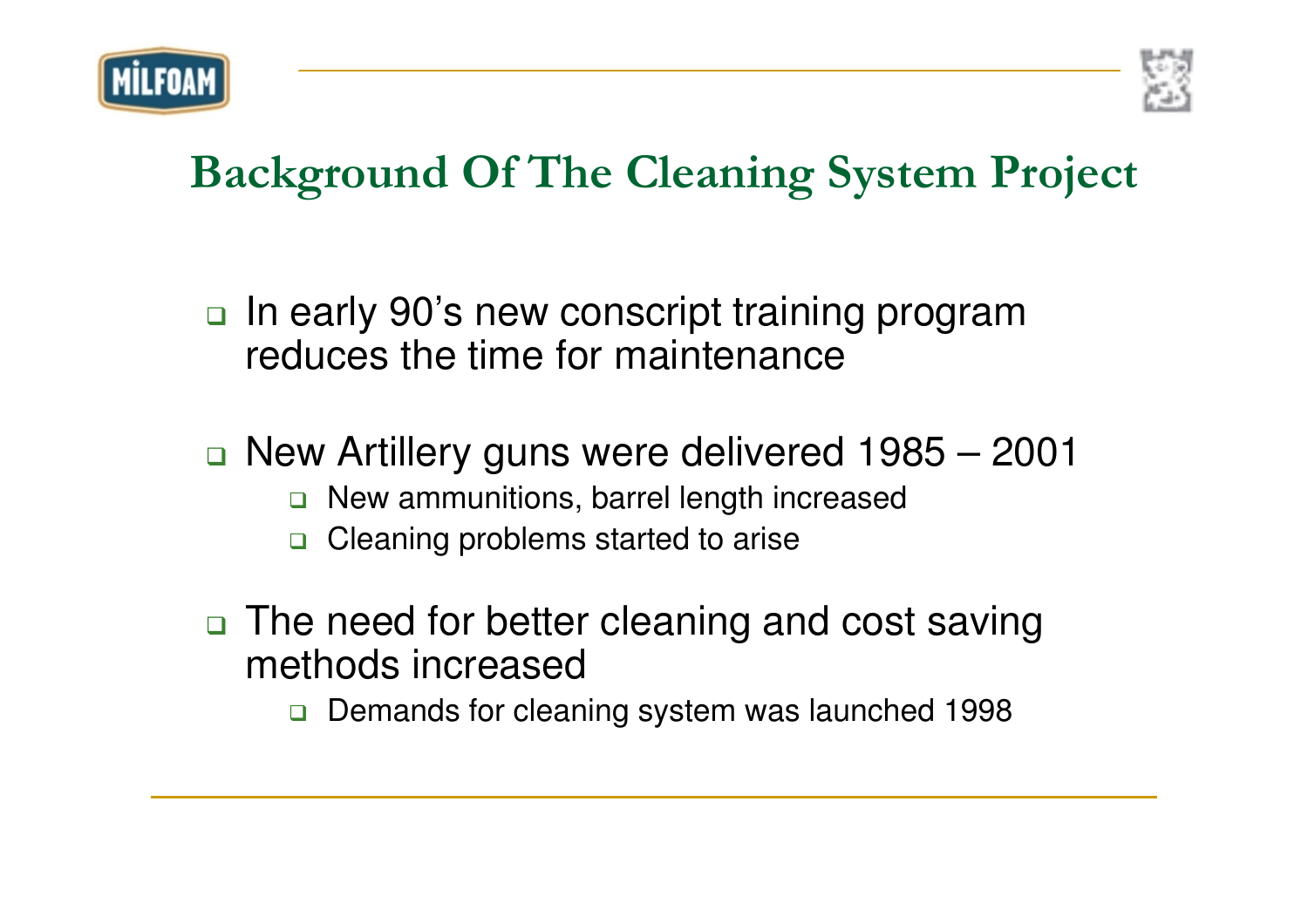



# 155mm/52 cal

- **Challenges for barrel** maintenance
	- □ Barrel length
	- □ Triple based powders
	- Less soldiers in crew
	- □ Coppering increasing
		- Even 250 rounds can make the barrel dimension too small for the inspection tool
		- Crew is unable to take the copper away, corrosion starts beneath the copper in <sup>a</sup> week





The Truth of barrel condition after copper has been taken off 155/52 cal 2001, 383 rounds,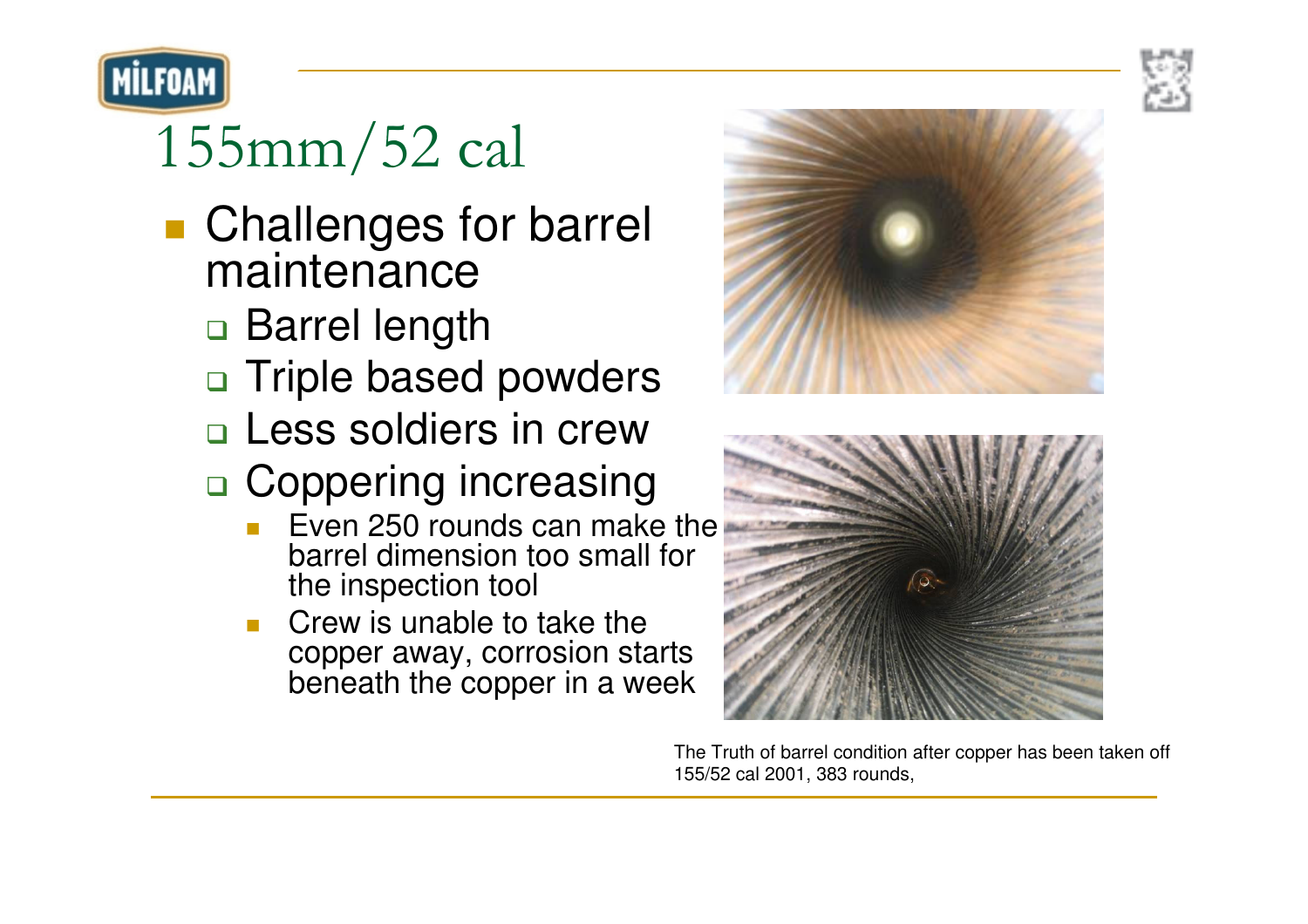



#### Demands For Cleaning Syste  ${\rm m}$

- **Solves the residue problem**
- **Reduces manpower (cost savings)**
- Done at user level
- **Extends the barrel life and operational use**
- **E** Standardises cleaning at user level
- **Environmentally safe for user and nature**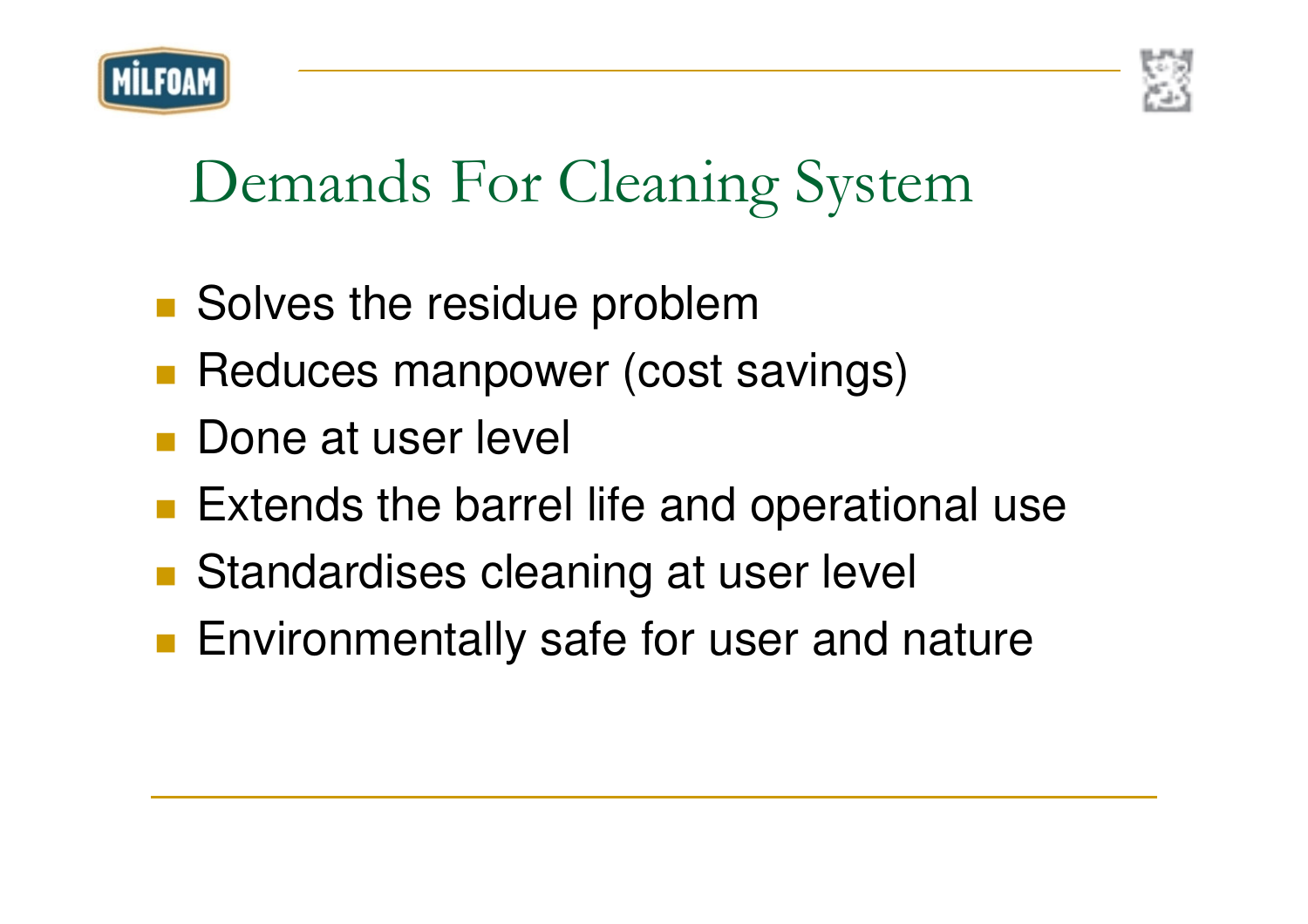



# Project "Foamer"

- Started 2001
	- □ Decision to use foam cleaning technology, which was already tested and approved 1996-2000
	- First prototype for trial and evaluation 2002
		- -Focusing on cleaning result and concept
	- Second prototype 2003 2004
		- - Improvements for handling and operability, US Naval Surface Warfare Center / Dahlgren joins to the Project
	- □ Design of Foamer 2005
		- -Improvements for serial production and for field ability
		- - Finnish Defence Forces approves the system for operational use